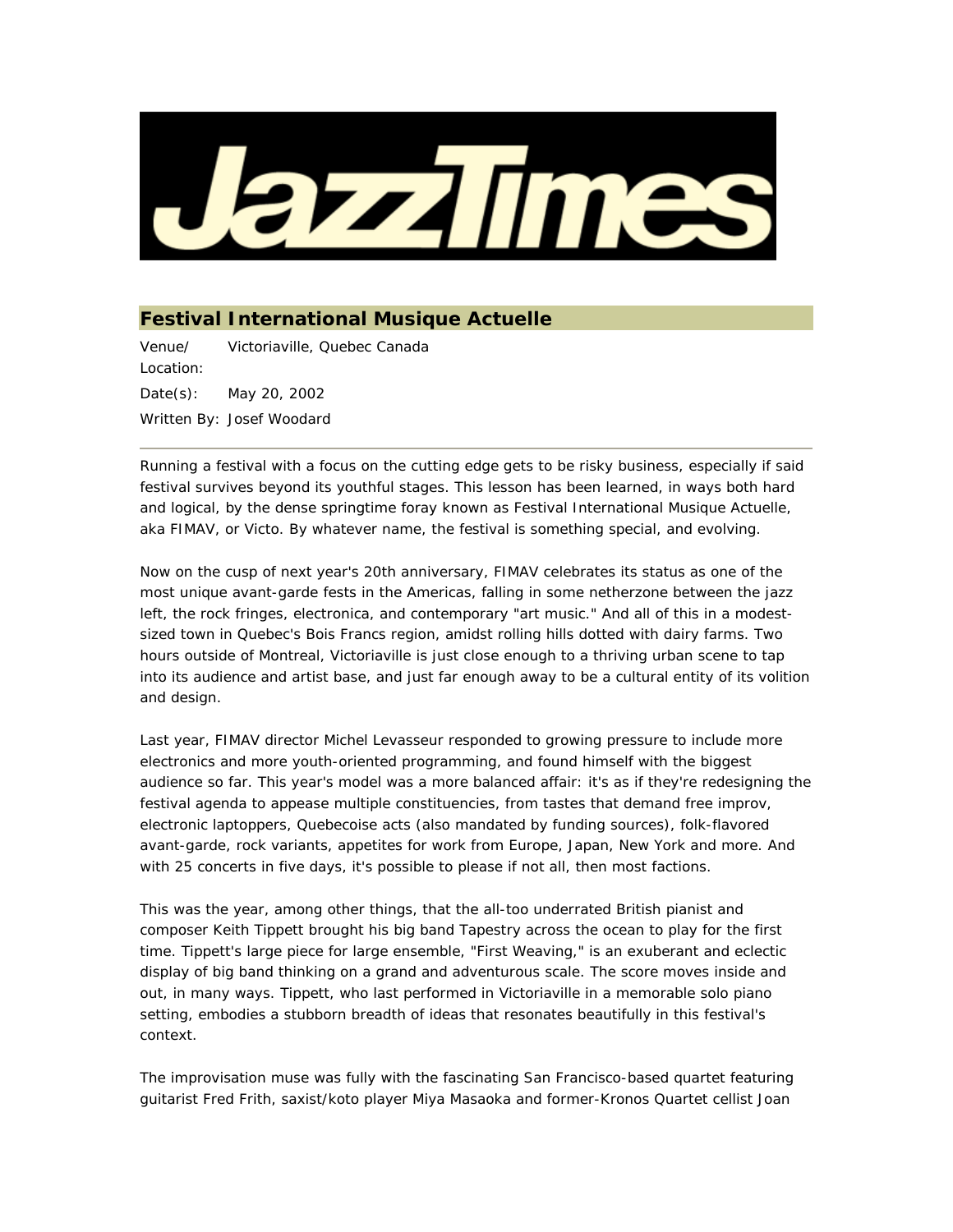Jeanrenaud. The group often opted for space and interactive politesse, but also traced affinities of culture and texture between their instrumental approaches. They're onto something new, and old, and were one of the festival highlights.

Improvisation and careful preplanning blended with a radically quiet sensibility in the case of Polwechsel, whose hour-long set in the downtown Cinema Laurier was a transporting experience and another festival pinnacle. Reed player Jon Butcher was heard in a similarly cool context at last year's FIMAV, alongside German trumpeter Axel Dorner. Here, the musicians' faintest gestures assumed large expressive weight and listeners were forced to lean into the beautifully enigmatic sound world.

Duets galore alighted the stages this year, to varying ends. Sometimes they lacked restraint or dimensional awareness (the long rumbling logorrhea of bassist William Parker and Peter Kowald or the excesses from Alan Silva and Oluyemi Thomas). Sometimes, we heard a projection of brilliant empathy based on mutual and separate aesthetics (trombonist Konrad Bauer and pianist Aki Takase). Elsewhere, revealing subtlety and conspiratorial grace were at hand (drummers Hamid Drake and Gerry Hemingway), and in another case, a pairing nailed the inherent borderline between folk traditions and wacky outness (Montreal guitar wizard Rene Loussier and Americana-tweaker Eugene Chadbourne, an ideal match).

For many years, assorted members of Sonic Youth have shown up here with projects. Last year, Kim Gordon's art-rock affair dazzled and Thurston Moore's oblique tete a tete with Japanese guitar Keiki Haino meandered. This year, repeat visitor Lee Ranaldo brought along William Hooker, Alan Licht, DJ Olive and Ulrich Krieger to build a wall of spontaneous sound as a live soundtrack to an experimental film by Stan Brakhage. It was a pleasant if forgettable event.

Better news from the rock front came from Melt Banana, Japan's chirpy post-hardcore onslaught machine. Paradoxically, the guitar-bass-drums drive train is both ferocious and tidy, while vocalist YoSuKo O. sings in a style somewhere between a howl and a coo. At one point, they played a suite of nine ultrashort songs--some only 20 seconds--and each punctuated by the singer's perky exhortation of "Thank you!" before the next mini-sound storm. This music is loveable, raucous and quaint. Go figure.

One of the most amusing performances of the festival was quixotic trumpeter Bill Dixon's press conference, which he turned into a seething rant, bitterly assailing critics and Canada herself for not bringing him up earlier. That night, he and his bandmates--piano legend Cecil Taylor and drummer Tony Oxley--showed up an hour late and left early, after a 45-minute set.

Attitude problems aside, it must be reported that the Dixon-Taylor-Oxley set was a memorable meeting of a trio of free-jazz veterans in its world premiere. Free jazz is a problematic term, of course, too confining for the unaccountable worlds traversed by these players. They concocted an evocative canvas on the spot, bolstered by the dialogue between Taylor's dancing ferocity (muted for this occasion), Dixon's cryptic and reductive sounds and Oxley's texture-sensitive and rhythm-resistant inventiveness. It's a magical trio, which one hopes will continue, but perhaps it's better to just consider their art, not the artists.